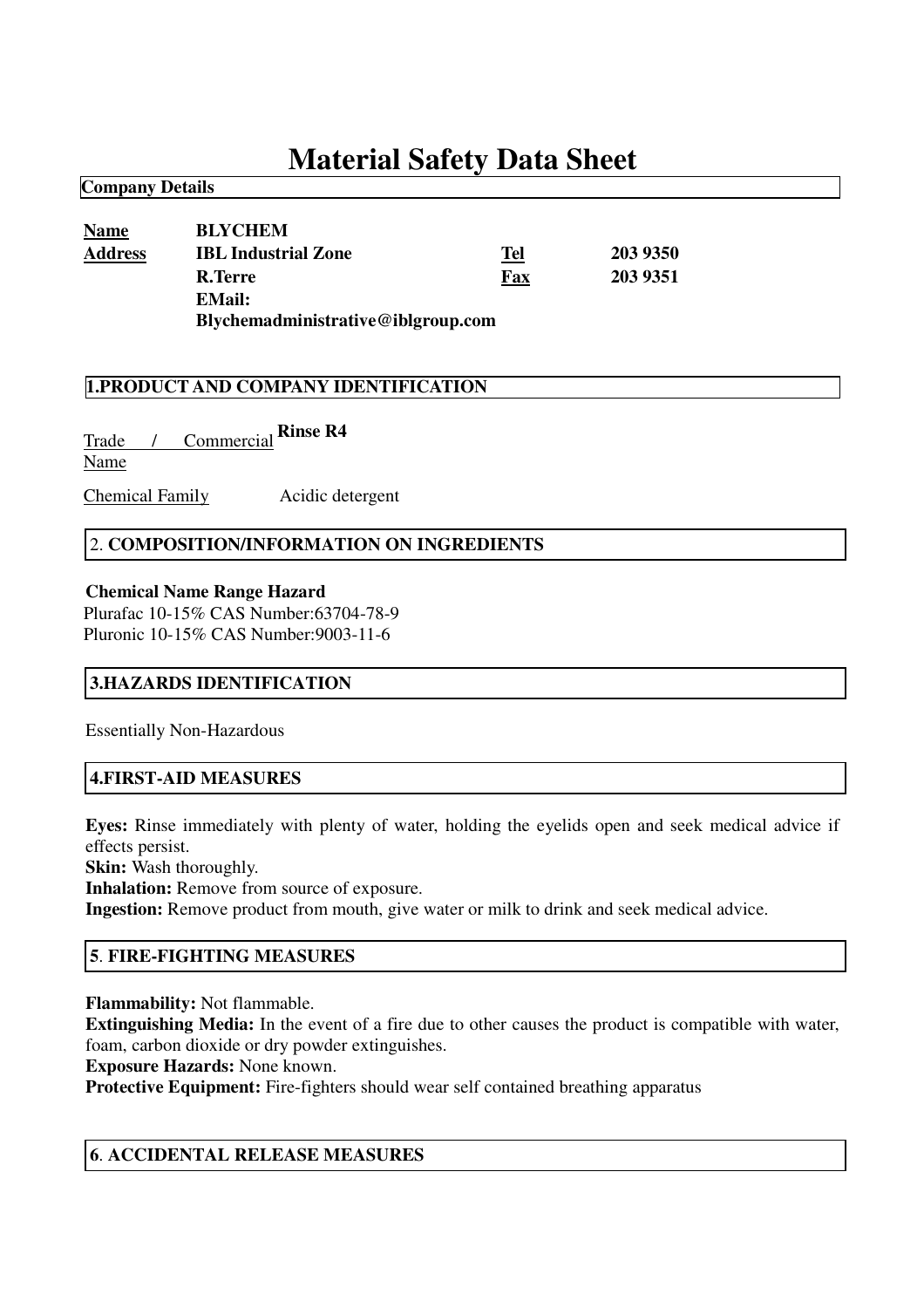**Protection of Personnel:** Personal protective equipment is not required unless a risk assessment indicates the need for it.

**Method of Disposal:** Hose away with plenty of water diluting to at least 0.5% w/v (5g/litre) unless this would contaminate a water course or vegetation, in which case either collect, dilute as earlier and pour down a wastewater (foul sewer) or absorb onto dry sand or similar material and dispose of safely as commercial waste.

**Environmental Precautions:** Comply with local waste disposal regulations. **Specific Hazards:** Caution, spillages may be slippery.

# **7. HANDLING AND STORAGE**

**Handling:** Do not mix with any other chemicals.

**Storage:** Store upright in original closed containers in a cool place.

#### **8**. **EXPOSURE CONTROLS / PERSONAL PROTECTION**

When the product is used as directed, personal protective equipment is not required unless a risk assessment indicates the need for it.

# **9. PHYSICAL AND CHEMICAL PROPERTIES**

**Appearance:** Clear blue liquid.  $pH: < 2.5$ **Relative Density:** 1.00 **Solubility:** Completely soluble in water. **Foam test:** Negative @ 0.03% and 65°C.

# **10. STABILITY AND REACTIVITY**

Avoid extremes of temperature. Provided the product is stored in accordance with the approved guidelines there are no known hazardous decomposition products.

# **11. TOXICOLOGICAL INFORMATION**

**Eyes:** Capable of causing irritation. **Skin:** May be capable of causing irritation. **Inhalation:** May be capable of causing irritation. **Ingestion:** May be capable of causing irritation.

#### **12. ECOLOGICAL INFORMATION**

When handled and disposed of as directed this product should not cause adverse effects in the environment.

#### **13. DISPOSAL CONSIDERATIONS**